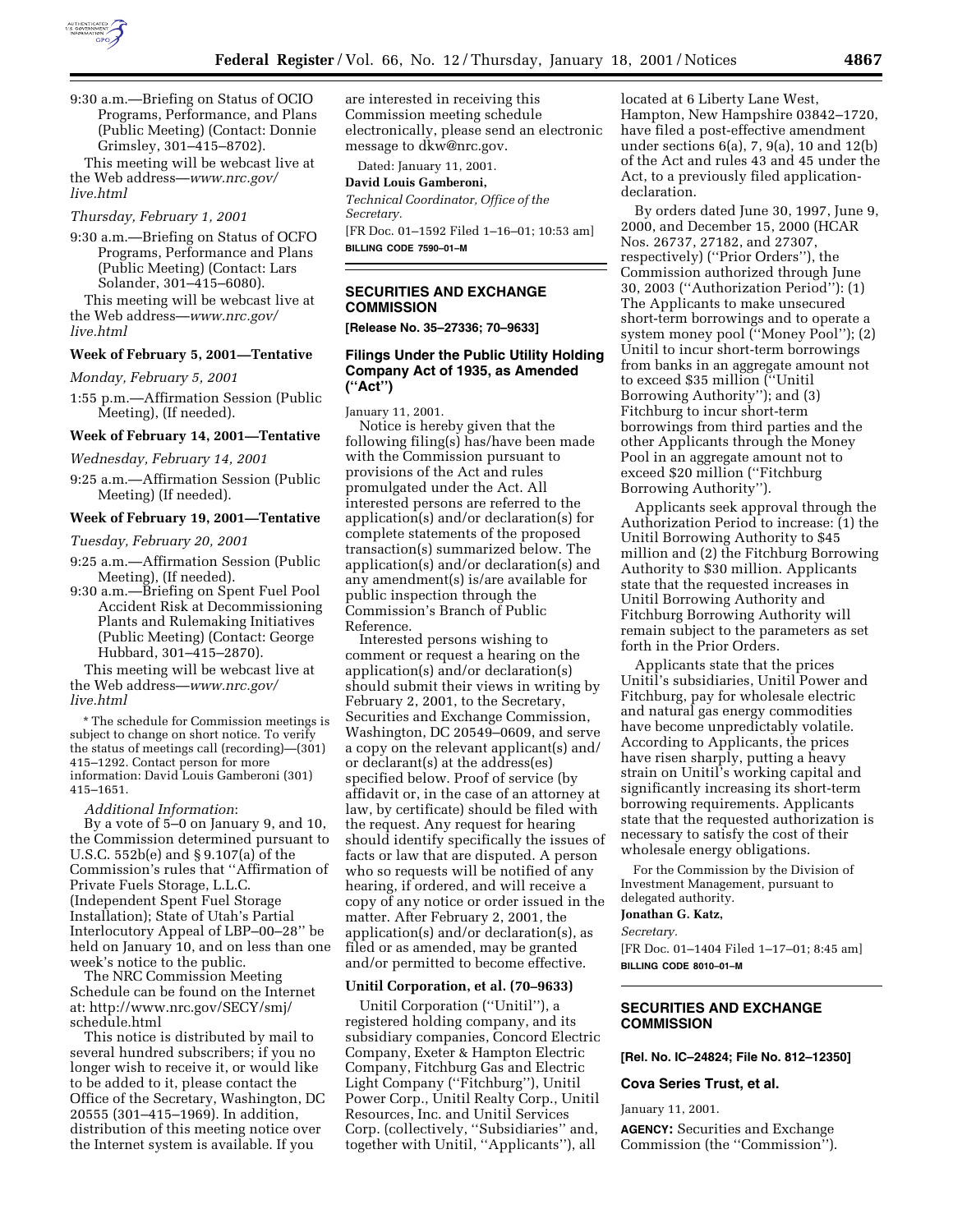**ACTION:** Notice of Application under Section 17(b) of the Investment Company Act of 1940 (the ''1940 Act'') for an exemption from Section 17(a) of the Act.

*Summary of Application*: Applicants request an order to permit certain series of Met Investors Series Trust (''MIT'') to acquire all of the assets and liabilities of Cova Series Trust (''CST'') and Securities First Trust (''SFT''). Because of certain affiliations, applicants may not rely on Rule 17a–8 under the Act.

*Applicants*: CST, SFT, MIT, Cova Financial Services Life Insurance Company (''Cova Financial Services Life''), Cova Financial Life Insurance Company (''Cova Financial Life'', together with Cova Financial Services Life, ''Cova Life''), Security First Life Insurance Company (''Security First Life'') and Firstar Investment Research & Management Company, LLC (''FIRMCO'').

*Filing Dates*: The application was filed on December 6, 2000.

*Hearing or Notification of Hearing:* An order granting the application will be issued unless the Commission orders a hearing. Interested persons may request a hearing by writing to the Secretary of the Commission and serving Applicants with a copy of the request, personally or by mail. Hearing request should be received by the Commission by 5:30 p.m. on February 2, 2001, and should be accompanied by proof of service on Applicants, in the form of an affidavit or, for lawyers, a certificate of service. Hearing requests should state the nature of the writer's interest, the reason for the request, and the issues contested. Persons who wish to be notified of a hearing may request notification by writing to the Secretary of the Commission.

**ADDRESSES:** Secretary, Securities and Exchange Commission, 450 Fifth Street, N.W., Washington, D.C. 20549–0609. Applicants: Cova Series Trust, Cova Financial Services Life Insurance Company and Cova Financial Life Insurance Company, One Tower Lane, Suite 3000, Oakbrook Terrace, Illinois, 60181; Security First Trust and Security First Life Insurance Company, 11365 W. Olympic Boulevard, Los Angeles, California 90064; Met Investors Series Trust, 610 Newport Centre Drive, Suite 1350, Newport Beach, California 92660; and Firstar Investment Research & Management Company, LLC, 777 E. Wisconsin Avenue, Suite 800, Oakbrook Terrace, Illinois 60181; Stacy H. Ostrowski, Esq., Sullivan & Worcester LLP, 1025 Connecticut Avenue, NW., Suite 1000, Washington, DC 20036.

### **FOR FURTHER INFORMATION CONTACT:**

Joyce M. Pickholz, Senior Counsel, or Keith E. Carpenter, Branch Chief, Office of Insurance Products, Division of Investment Management, at (202) 942– 0670.

# **SUPPLEMENTARY INFORMATION:** The

following is a summary of the application. The complete application is available for a fee from the Commission's Public Reference Branch, 450 Fifth Street, NW., Washington, DC 20549–0102 (tel. (202) 942–8090).

### **Applicants' Representations**

1. CST is a Massachusetts business trust registered under the 1940 Act as an open-end management investment company and is presently comprised of thirteen separate series, all of which are involved in the proposed transactions. Shares of each portfolio of CST are sold only to certain accounts of Cova Life and its affiliates to fund benefits under certain individual flexible premium and modified single premium variable life insurance policies and certain individual and group variable annuity contracts (''Variable Contracts'') issued by Cova Life and its affiliates. As of the date of the application, Cova Life and its affiliates are the majority, and in most cases, the only shareholders of record of the Cova Portfolios.1 CST, along with its series, are referred to herein collectively, as the ''Cova Portfolios.''

2. SFT is a Massachusetts business trust registered under the 1940 Act as an open-end management investment company and is presently comprised of four separate series. Shares of each series of SFT are sold only to certain accounts of Security First Life to fund benefits under certain Variable Contracts issued by Security First Life and to qualified pension and retirement plans. As of the date of this application, Security First Life's Separate Account A, its group employee 401(k) plan and its General Account are the only shareholders of record of the series of SFT. All four series are involved in the proposed transactions. SFT, along with its series, are referred to herein collectively, as the ''Security First Portfolios'' and collectively with the Cova Portfolios as the ''Acquired Portfolios.''

3. MIT is a newly created Delaware business trust registered under the 1940 Act as an open-end management investment company comprised of fourteen separate series which were

established for purposes of the proposed transactions described herein. If shareholders approve the proposed transaction, MIT will be the surviving entity after the Cova and Security First Portfolios are merged into corresponding investment portfolios of MIT. A Registration Statement on Form N–1A was filed with the Commission for the newly created MIT and its series on October 23, 2000 and will become effective on the closing date of the proposed transactions. All of MIT's series are involved in the proposed transactions for which exemptive relief is being sought. MIT and its series are referred to herein collectively as the ''Met Portfolios'' and as the ''Acquiring Portfolios.''

4. Met Investors Advisory Corp. (formerly known as Security First Investment Management Corporation) (''Met Advisor'') serves as investment adviser to SFT and will be the investment adviser to MIT but has delegated responsibility for the day-today management of the series to various unaffiliated sub-adviser. Met Advisory is a wholly-owned subsidiary of Security First Group, Inc. (''SFG''). SFG (which on or before February 5, 2001, will change its name to Met Investors Group, Inc.) is an indirect whollyowned subsidiary of Metropolitan Life Insurance Company, a New York life insurance company (''MetLife''). Met Advisory is registered as an investment adviser under the Investment Advisers Act of 1940, as amended (the ''Advisers Act'').

5. Cova Investment Advisory Corporation (''Cova Advisory'') serves as investment adviser to CST but has delegated responsibility for the day-today management of the series to certain unaffiliated investment sub-advisers.2 Cova Advisory is an indirect whollyowned subsidiary of MetLife. Cova Advisory is registered as an investment adviser under the Advisers Act.

6. Security First Life is a stock life insurance company founded in 1960 and organized under the laws of the State of Delaware. Security First Life is authorized to transact the business of life insurance, including annuities, and is currently licensed to do business in 49 states and the District of Columbia. Security First Life is a wholly-owned subsidiary of SFG.

7. Cova Financial Services Life is a stock life insurance company founded in 1981 and organized under the laws of

 $^{\rm 1}\rm{For}$ ease of reference, the term ''shareholder'' is used hereinafter to refer to Variable Contract owners that are unit holders of any registered separate account that invests in a respective SFT Portfolio or Cova Portfolio (as defined herein).

<sup>2</sup>Shares of certain of the Cova Portfolios are held by their respective unaffiliated sub-advisers, including FIRMCO as discussed herein.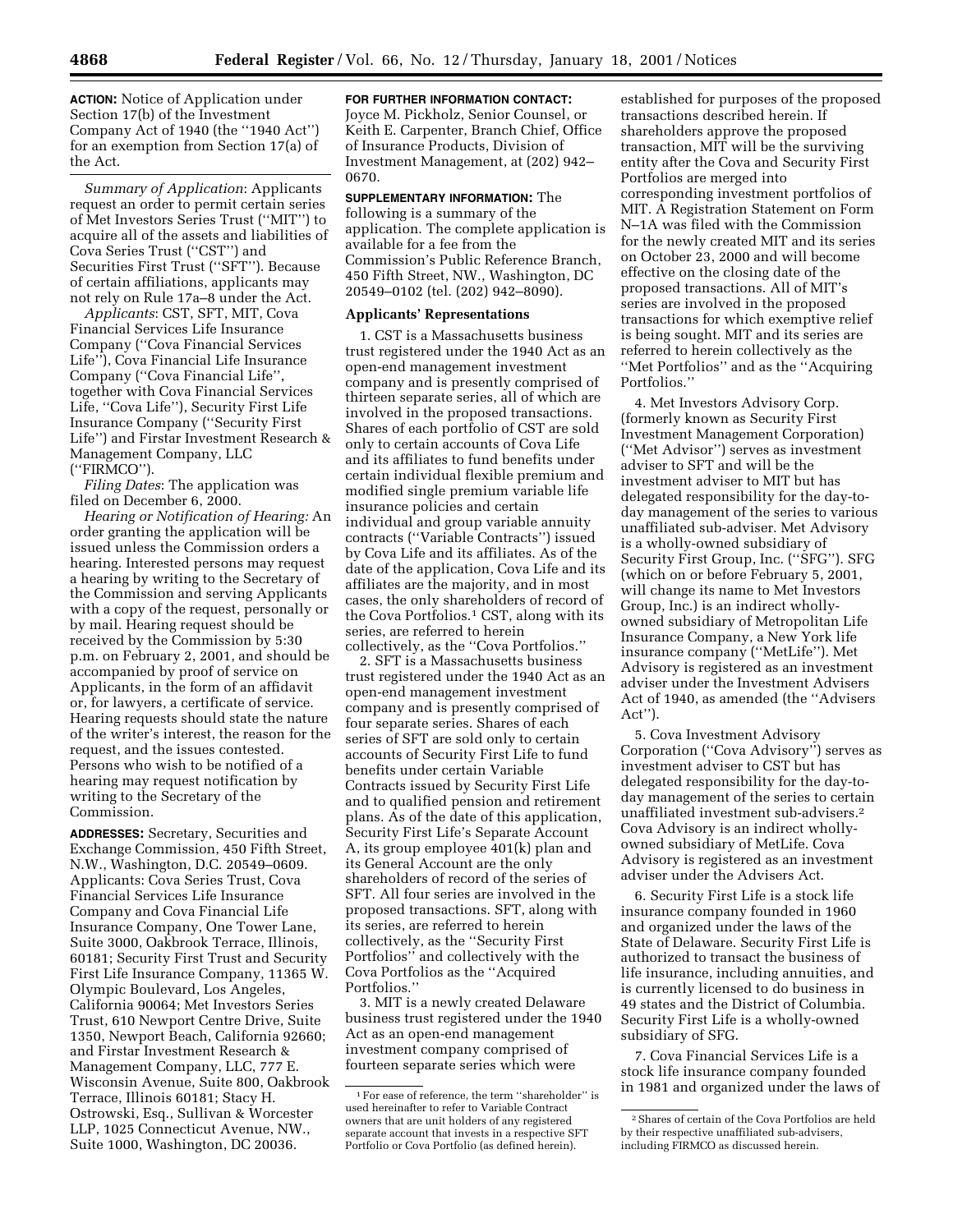the State of Missouri. Cova Financial Life, is a stock insurance company founded in 1972 and organized under the laws of the State of California. Cova Financial Services Life and Cova Financial Life are indirect whollyowned subsidiaries of Met Life. Cova Life and its affiliates are authorized to transact the business of life insurance, including annuities, and among them are currently licensed to do business in 47 states and the District of Columbia.

8. FIRMCO currently serves as the investment sub-adviser to the Balanced, Equity Income and the Growth & Income Equity Portfolios of CST and will serve as investment adviser to the Firstar Balanced, Firstar Equity Income and the Firstar Growth & Income Equity Portfolios (collectively the ''Firstar Portfolios'') of the newly created MIT. FIRMCO is a subsidiary of Firstar Corporation. FIRMCO is registered as an investment adviser under the Advisers Act. FIRMCO currently owns of record 5% or more of each of the Balanced, Equity Income and Growth & Income Equity Portfolios of CST.

9. On November 1, 2000 and November 2, 2000, the Boards of Trustees of the Acquired Portfolios, including a majority of the Trustees who are not interested persons under Section 2(a)(19) of the 1940 Act (the ''Disinterested Trustees''), authorized agreements and plans of reorganization (with respect to the Fund Reorganizations as defined below) (the ''Plans'') pursuant to which certain series of MIT will acquire all of the assets and stated liabilities of certain series of CST and SFT. Pursuant to the terms of the Plans, the Acquired Portfolios have agreed to sell all of their assets (subject to the assumption of certain stated liabilities) to certain corresponding Acquiring Portfolios in exchange for shares of the Acquiring Portfolios (the ''Fund Reorganizations''). The exchange will take place at the respective net asset values calculated as of the close of business on the business day next preceding the date on which the Fund Reorganizations will occur. Shareholders of the Acquired Portfolios will exchange their shares for Class A shares of the Acquiring Portfolios. As a result of the Fund Reorganizations, each Acquired Portfolio shareholder will receive Acquiring Portfolio shares having an aggregate net asset value equal to the aggregate net asset value of the corresponding Acquired Portfolio's shares held by that shareholder. After the distribution of the Acquiring Portfolios' shares and the winding up of the Acquired Portfolios' business, the Acquired Portfolios will be liquidated.

10. No sales charge will be imposed in connection with Class A shares of the Acquiring Portfolios received by the Acquired Portfolios' shareholders. Accordingly, no sales charges will be incurred by shareholders of the Acquired Portfolios in connection with their acquisition of shares of the Acquiring Portfolios in the Fund Reorganizations. Upon consummation of the transactions described above, each Acquired Portfolio will distribute its full and fractional shares of the Acquiring Portfolio *pro rata* to its shareholders of record, determined as of the exchange date.

11. Prior to the Fund Reorganizations, the shareholders of the Acquired Portfolio and the Acquiring Portfolio will hold shares with similar characteristics. Shares of the Acquired Portfolios and Class A shares of the Acquiring Portfolios are sold without a front-end sales charge or a contingent deferred sales charge and are not subject to any Rule 12b–1 fees.

12. The investment objectives of each of the Acquired Portfolios is generally either identical to or similar to that of the corresponding Acquiring Portfolios. The investment strategies of each Acquired Portfolio and its corresponding acquiring Portfolio generally are also either identical or similar.

13. Each Plan may be terminated by the mutual agreement of the Boards of the Portfolios on behalf of the Acquiring Portfolio and the Acquired Portfolio, respectively.

14. The Boards of CST and SFT, on behalf of each of the Acquired Portfolios, including in each case a majority of Disinterested Trustee, approved the Fund Reorganization as in the best interests of shareholders and determined that the interests of existing shareholders will not be diluted as a result of the Fund Reorganizations. The Board of each Portfolio considered, among other things, (a) the terms and conditions of each Fund Reorganization; (b) whether the Fund Reorganization would result in the dilution of shareholders' interests; (c) the expense ratios, fees and expenses of the Acquiring Portfolios before the Fund Reorganization and the estimated expense ratios of the Acquiring Portfolios after the Reorganization; (d) comparability of the Acquiring and Acquiring Portfolios' investment restrictions; (e) the investment experience, expertise and resources of the investment advisers; (f) the service and distribution resources available to MIT and the anticipated increased array of investment alternatives available to shareholders of MIT; (g) the fact that the

costs estimated to be incurred by the Portfolios as a result of the Fund Reorganizations will not be borne by the Portfolios but will be borne by MetLife or an affiliate; and (h) the expected federal income tax consequences of the Fund Reorganizations.

15. Each Fund Reorganization is subject to the approval of the Acquiring Portfolios shareholders. Special Meetings of the Shareholders of the Acquired Portfolios are scheduled to be held on or about January 26, 2000. Cova Life and its affiliates and Security First Life will vote all shares of the Acquired Portfolios in accordance with and in proportion to timely voting instructions received from Variable Contract owners participating in separate accounts requistered under the 1940 Act, the value of which are invested in shared of the Acquired Portfolio through such separate accounts at the record date. Shares of each Acquired Portfolio for which properly executed voting instructions are not received, including shares not attributable to Variable Contracts, will be voted in the same proportion as that of shares of such Acquired Portfolio for which instructions are received. Proxy materials have been mailed to the Variable Contract owners participating in registered separate accounts holding shares of the Acquired Portfolios. Proxies are not being solicited from 401(k) plan participants or any investment sub-advisers who hold shares of a Portfolio. The 401(k) plan fiduciary will vote its shares in proportion to the vote of Variable Contract owners.

16. Fund Reorganizations also are subject to the approval of the board of trustees of MIT (the ''MIT Board''), on behalf of each of the Acquiring Portfolios, including in each case a majority of Disinterested Trustees. Prior to consummating the Fund Reorganization, the MIT Board will have reviewed the terms of the Fund Reorganizations and will have determined that the transactions are in the best interests of the Acquiring Portfolios. In approving the Plans, the Board will consider the relevant factors including, but not limited to those factors considered by the CST and SFT Boards.

17. MetLife or an affiliate will be responsible for the expenses incurred in connection with the Fund Reorganizations.

18. The Plans are subject to a number of conditions precedent, including requirements that (a) the Plans shall have been approved by the Boards on behalf of each of the Acquiring Portfolios and the Acquired Portfolio